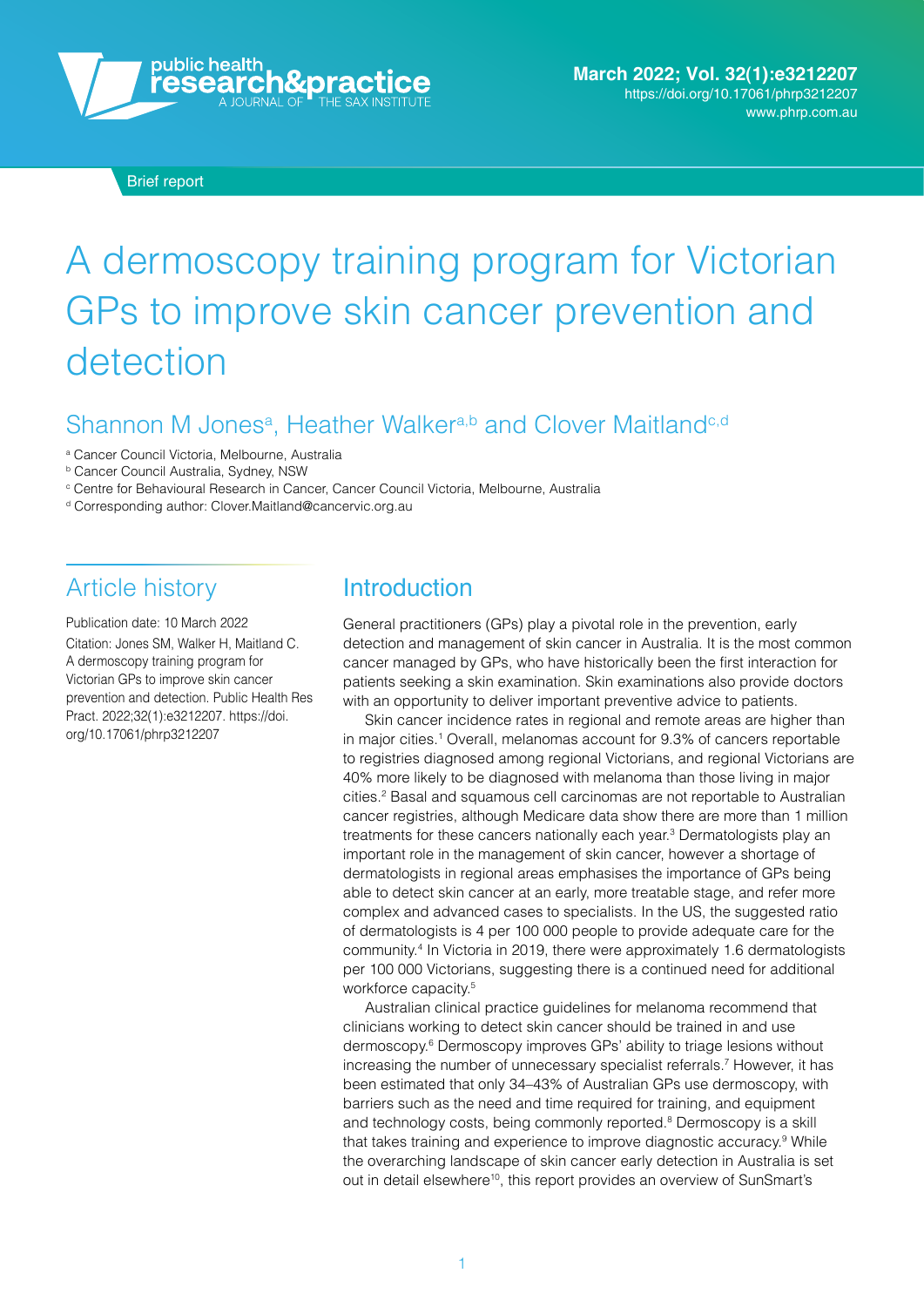Dermoscopy for Victorian General Practice Program; a model of upskilling GPs that could be replicated in other jurisdictions.

Cancer Council Victoria's SunSmart Program developed the program with the aim of facilitating more accurate diagnosis of skin cancer by Victorian GPs, particularly in regional areas. Comprehensive training included access to an initial optional 6-hour online skin cancer training module, and to the Australasian College of Dermatologists (ACD) Practical Dermoscopy course. The ACD course consisted of an online training program of a further six education modules (8–15 hours), a virtual clinic (10–20 hours) and webinars that were completed before attendance at a 1-day face-to-face training workshop (8 hours), where participants received a fully funded dermatoscope. To be eligible to attend the faceto-face training workshop and receive a dermatoscope, GPs must have completed at least 85% of the ACD online training program.

The selection process for the program used a scoring system that prioritised general practices with no or limited access to a dermatoscope and those from regional areas. The 2019 Dermoscopy Program evaluation aimed to assess the implementation and short-term impacts of the program, and to provide recommendations for future programs.

#### **Methods**

The evaluation was a pre-post intervention study design. Data was collected from participating GPs in the three 2019 course intakes via online surveys conducted on program application and approximately 3.5 months after participating in the face-to-face training workshop. The post-intervention survey included items to assess the usefulness of training components and frequency of dermatoscope use (process evaluation) and selfreported confidence, provision of preventive information and improvements in skin cancer–related practice (impact evaluation). Responses to the following items were dichotomised for reporting: usefulness of resources (very/fairly useful vs a little/not at all useful); confidence statements (strongly agree/agree vs neither/disagree/ strongly disagree); provision of preventive information (increased a lot/little vs no change/decreased a little/lot); and, quality of patient care and referral decision making (improved to large/moderate/small amount vs no change/ worsened to a small/moderate/large amount).

Number of self-reported skin examinations, lesions excised, and basal/squamous cell carcinomas (BCCs/ SCCs) and melanomas with histological confirmation were reported by GPs for the year prior to program participation by season, and were compared with responses for the corresponding season directly after program participation, using Wilcoxon signed-rank tests. The program evaluation proposal was reviewed by the Cancer Council Victoria's Institutional Review Committee

and ratified as a quality assurance activity exempt from ethical review.

#### **Results**

A total of 360 applications were received and 130 GPs participated in the 2019 program (Table 1). Almost two-thirds of successful GPs practised in nonmetropolitan primary health network areas (63.8%) (See Supplementary Figure 1, available from: d[oi.org/10.6084/](https://doi.org/10.6084/m9.figshare.19205028.v1) [m9.figshare.19205028.v1\)](https://doi.org/10.6084/m9.figshare.19205028.v1) and most had never previously participated in skin cancer education (70.0%).

Seventy-nine GPs completed the post-program evaluation survey (60.7% response rate). Three months after program participation, the vast majority of GPs rated the four training components as either very or fairly useful – written resources (91.1%), face-to-face training (97.5%), online training (96.2%), receiving the dermatoscope (98.7%). Almost three-quarters of GPs (74.4%) reported sharing with others at least some of the knowledge gained from participating in the program. The supplied dermatoscopes were used frequently by GPs, with 31.6% using it many times a day, 39.2% daily, 27.8% weekly and 1.3% monthly or less. The dermatoscope was also used by other GPs in the clinic, with 7.9% using it many times a day, 32.9% daily, 38.2% weekly and 21.1% monthly or less. GPs used the dermatoscope to differentiate skin cancer types for treatment (89.9%) and triage lesions for referral (64.6%).

Since participating in the program, GPs agreed they were more confident in using a dermatoscope (97.5%), diagnosing melanoma (89.9%) and diagnosing non-melanoma skin cancers (88.6%). Furthermore, 93% reported that they had increased preventive information provided to high-risk patients, and during skin examinations. Overall, GPs reported that the program had improved their quality of patient care regarding early detection of skin cancer (98.7%) and their assessment and decision making in referring patients to dermatologists (91.1%).

There was a significant increase in lesions excised from the corresponding season before program participation (median =  $5$ ) to after (median =  $10$ )  $(p = 0.014)$ , and also in confirmed keratinocyte carcinomas from before program participation (median = 3) to after (median = 5) ( $p = 0.013$ ) (Table 2). No significant differences were found for skin examinations or confirmed melanomas.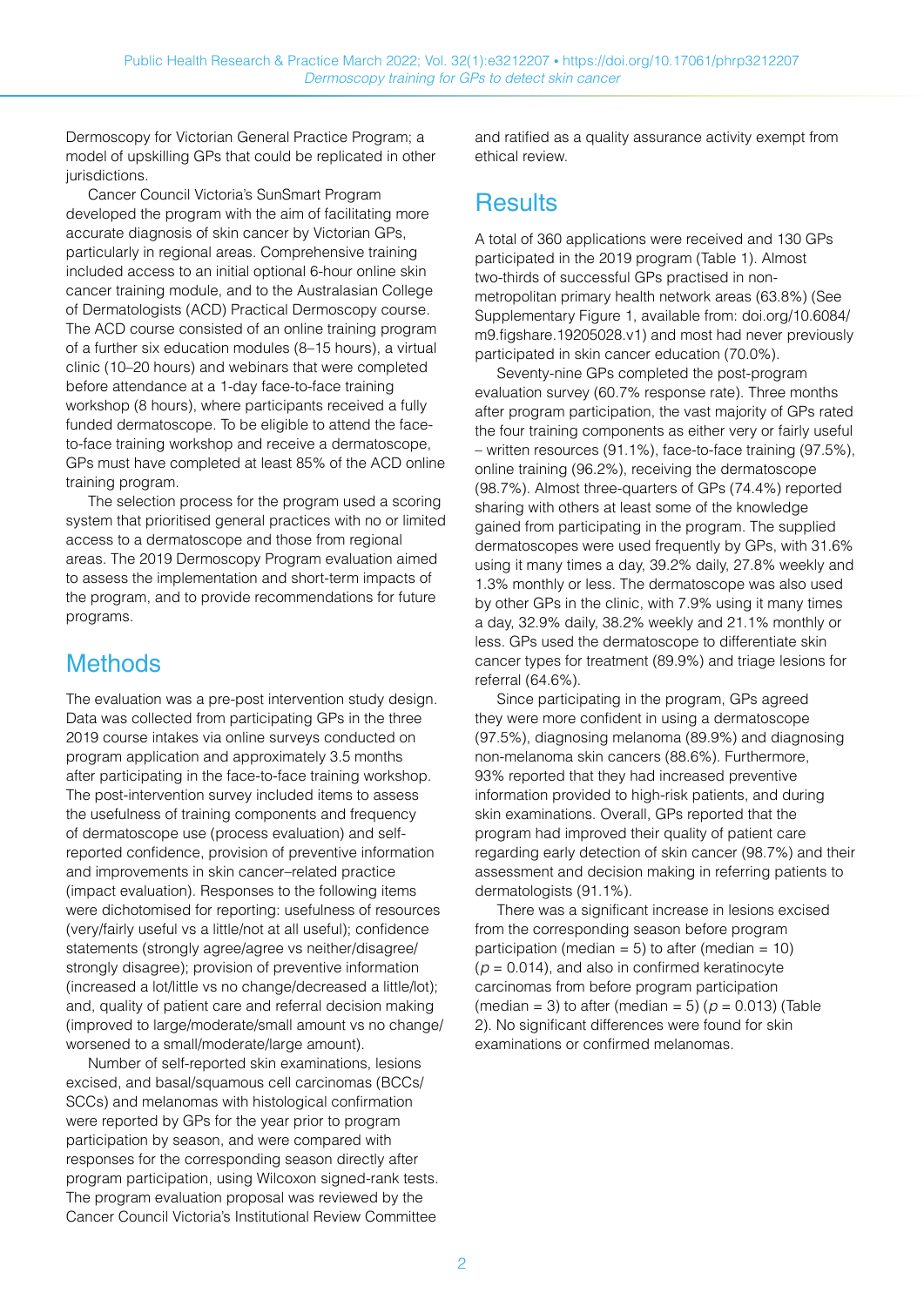|  |  |  |  |  |  | Table 1. Characteristics of applicants, successful applicants and evaluation survey participants |  |
|--|--|--|--|--|--|--------------------------------------------------------------------------------------------------|--|
|--|--|--|--|--|--|--------------------------------------------------------------------------------------------------|--|

|                                          |                                  | Applicants<br>$n = 360$<br>$\%$ | Successful<br>applicants<br>$n = 130$<br>$\frac{1}{6}$ | Evaluation<br>survey<br>participants<br>$(n = 79)^{a}$<br>$\%$ |
|------------------------------------------|----------------------------------|---------------------------------|--------------------------------------------------------|----------------------------------------------------------------|
| General practitioner characteristics     |                                  |                                 |                                                        |                                                                |
| Previous skin cancer education           | <b>No</b>                        | 66.9                            | 70.0                                                   | 67.1                                                           |
|                                          | Yes                              | 33.1                            | 30.0                                                   | 26.6                                                           |
| General practice characteristics         |                                  |                                 |                                                        |                                                                |
| Primary Health Network                   | Metropolitan                     | 63.3                            | 36.2                                                   | 30.4                                                           |
|                                          | Non-metropolitan                 | 36.7                            | 63.8                                                   | 63.3                                                           |
| <b>SEIFA</b> b                           | Quintile 1 - most disadvantaged  | 21.4                            | 30.8                                                   | 30.4                                                           |
|                                          | Quintile 2                       | 18.1                            | 19.2                                                   | 20.3                                                           |
|                                          | Quintile 3                       | 18.4                            | 18.5                                                   | 13.9                                                           |
|                                          | Quintile 4                       | 15.6                            | 13.8                                                   | 15.2                                                           |
|                                          | Quintile 5 - least disadvantaged | 26.4                            | 17.7                                                   | 13.9                                                           |
| Access to a dermatoscope                 | No access                        | 36.1                            | 41.5                                                   | 36.7                                                           |
|                                          | Access                           | 60.3                            | 56.9                                                   | 54.4                                                           |
|                                          | Other                            | 3.6                             | 1.5                                                    | 2.5                                                            |
| Number of general practitioners employed | $1 - 3$                          | 25.3                            | 22.3                                                   | 15.2                                                           |
|                                          | $4 - 6$                          | 27.2                            | 33.8                                                   | 36.7                                                           |
|                                          | $7 - 9$                          | 20.3                            | 19.2                                                   | 13.9                                                           |
|                                          | $10 - 12$                        | 15.3                            | 13.1                                                   | 13.9                                                           |
|                                          | $13+$                            | 11.9                            | 11.5                                                   | 13.9                                                           |

SEIFA = Socio-Economic Indexes for Areas

<sup>a</sup> Five evaluation survey participants missing application data, does not add up to 100%

<sup>b</sup> One applicant missing SIEFA data, does not add up to 100%

#### **Table 2.** Skin examinations and excisions for the season pre- and post-program participation

|                                              | Pre-program |                                | Post-program |                                | <b>Wilcoxon</b><br>signed-rank test |                    |
|----------------------------------------------|-------------|--------------------------------|--------------|--------------------------------|-------------------------------------|--------------------|
|                                              | n           | Median<br>( IQR <sup>a</sup> ) | n            | Median<br>( IQR <sup>a</sup> ) | $\mathsf{n}$                        | $p$ -value         |
| Skin examinations<br>conducted               | 73          | 24.0<br>$(9.0 - 50.0)$         | 78           | 30.0<br>$(15.0 - 50.0)$        | 73                                  | 0.442              |
| Lesions excised                              | 72          | 5.0<br>$(2.0 - 15.0)$          | 78           | 10.0<br>$(3.75 - 20.0)$        | 72                                  | 0.014 <sup>b</sup> |
| Confirmed basal/<br>squamous cell carcinomas | 72          | 3.00<br>$(0.0 - 5.75)$         | 76           | 5.00<br>$(2.0 - 10.0)$         | 70                                  | 0.013 <sup>b</sup> |
| Confirmed melanomas                          | 74          | 0.0<br>$(0.0 - 1.0)$           | 75           | 0.0<br>$(0.0 - 1.0)$           | 71                                  | 0.604              |

 $^{\circ}$  IQR = Interquartile range (25th to 75th percentile values)

**b** Significance set at  $p < 0.05$ 

Note: some responses were missing.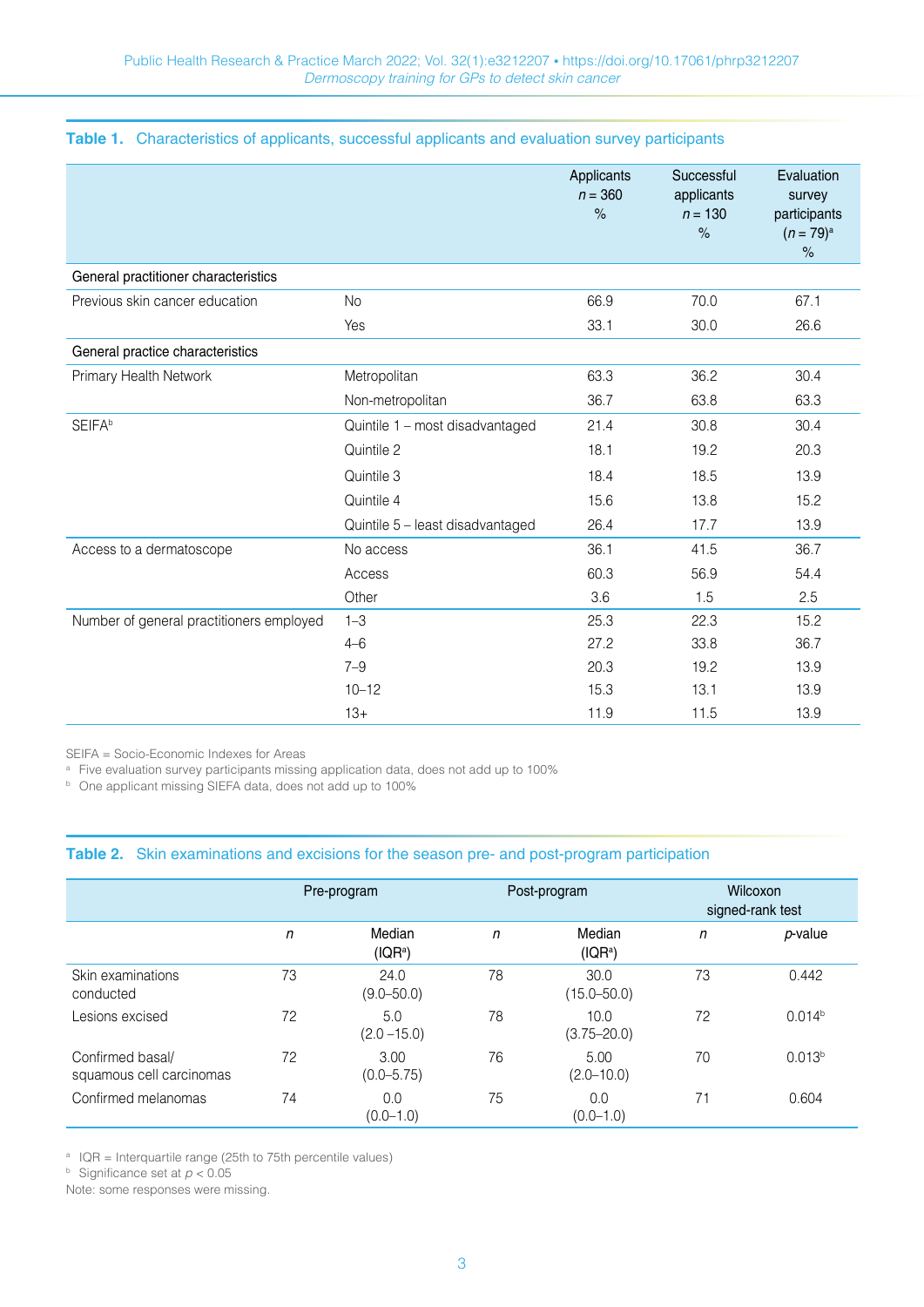#### Discussion and recommendations

The evaluation of the 2019 Dermoscopy for Victorian General Practice Program indicates the program has increased the use of dermoscopy equipment and training in Victorian general practices, including regional areas where access to dermatologists and other cancer treatment services may be limited.<sup>5</sup> Greater confidence in diagnosing skin cancers was reported by GP participants, along with increased provision of skin cancer prevention information to patients. Additionally, self-reported increases in diagnoses of keratinocyte cancers and lesions excised was evident. Further data on whether these lesions were benign or malignant and to estimate diagnostic accuracy are required in order to assess improvement in quality of care.

With current funding, it is anticipated that more than 350 GPs and GP registrars will have directly benefitted from the Dermoscopy for Victorian General Practice Program by the end of 2022, representing approximately 20% of all Victorian GP practices. Recommendations to improve the delivery, impact and evaluation of the program include technical improvements to the online training program and strengthened evaluation using objective measures to assess change in service and diagnostic accuracy. Determining the cost-effectiveness of the program may assist policy makers to inform future funding and delivery of skin cancer services.

## **Conclusion**

With appropriate training, dermoscopy can aid improvements in skin cancer detection including sensitivity, specificity and number needed to excise.<sup>11</sup> We demonstrate that training GPs in the use of dermoscopy for the early detection of skin cancer is feasible and has an impact on practice. Assessing the public health impact of these changes will require additional data and must consider the relative value of detecting early nonmelanoma skin cancers and the risk of overdiagnosis. The demonstrated success of the program in equipping regional Victorian GPs in the use of dermoscopy may provide a framework that other Australian state and territory governments can replicate.

## Acknowledgements

We acknowledge Dr Andrea Nathan for her contribution to the program evaluation.

This manuscript is part of a [special issue](https://www.phrp.com.au/issues/march-2022-volume-32-issue-1) focusing on skin cancer. The special issue was supported by and developed in partnership with Cancer Council, and also supported by the Australian Radiation Protection and Nuclear Safety Agency, the Australasian College of Dermatologists and the Australian Skin and Skin Cancer Research Centre.

# Peer review and provenance

Externally peer reviewed, invited.

## Competing interests

Cancer Council Victoria is a member of Cancer Council Australia. Cancer Council Australia derives income from the sale of sun protection products that is used to fund cancer research, prevention and support activities. Cancer Council Victoria receives funding from the Victorian Government to run the SunSmart Victoria (formerly Slip! Slop! Slap!) program, including the Dermoscopy for Victorian General Practice Program.

#### Author contributions

All authors contributed to the design, drafting, interpretation, reviewing and editing of the manuscript.

#### **References**

- 1. Australian Institute of Health and Welfare. Skin cancer in Australia. Canberra: AIHW; 2016 [cited 2022 Mar 1]. Available from: [www.aihw.gov.au/getmedia/0368fb8b-](http://www.aihw.gov.au/getmedia/0368fb8b-10ef-4631-aa14-cb6d55043e4b/18197.pdf.aspx?inline=true)[10ef-4631-aa14-cb6d55043e4b/18197.pdf.](http://www.aihw.gov.au/getmedia/0368fb8b-10ef-4631-aa14-cb6d55043e4b/18197.pdf.aspx?inline=true) [aspx?inline=true](http://www.aihw.gov.au/getmedia/0368fb8b-10ef-4631-aa14-cb6d55043e4b/18197.pdf.aspx?inline=true)
- 2. Victorian Cancer Registry. Cancer in Victoria 2020. Melbourne: Cancer Council Victoria; 2021 [cited 2022 Mar 1]. Available from: [www.cancervic.org.au/downloads/](http://www.cancervic.org.au/downloads/cec/cancer-in-vic/Cancer-in-Victoria-statistics-and-trends-2020.pdf) [cec/cancer-in-vic/Cancer-in-Victoria-statistics-and](http://www.cancervic.org.au/downloads/cec/cancer-in-vic/Cancer-in-Victoria-statistics-and-trends-2020.pdf)[trends-2020.pdf](http://www.cancervic.org.au/downloads/cec/cancer-in-vic/Cancer-in-Victoria-statistics-and-trends-2020.pdf)
- 3. Australian Government Department of Human Services. Medicare item reports, 2020. Canberra: Australian Government Department of Human Services; 2020 [cited 2021 Nov 11]. Available from: [medicarestatistics.](http://medicarestatistics.humanservices.gov.au/statistics/mbs_item.jsp) [humanservices.gov.au/statistics/mbs\\_item.jsp](http://medicarestatistics.humanservices.gov.au/statistics/mbs_item.jsp)
- 4. Glazer AM, Rigel DS. Analysis of trends in geographic distribution of US dermatology workforce density. JAMA Dermatol. 2017;153(5):472–3.
- 5. Australian Government Department of Health. Australia's future health workforce – dermatology. Canberra: Department of Health; 2017 [cited 2022 Mar 1]. Available from: [www.health.gov.au/sites/default/files/](http://www.health.gov.au/sites/default/files/documents/2021/03/dermatology-australia-s-future-health-workforce-report.pdf) [documents/2021/03/dermatology-australia-s-future](http://www.health.gov.au/sites/default/files/documents/2021/03/dermatology-australia-s-future-health-workforce-report.pdf)[health-workforce-report.pdf](http://www.health.gov.au/sites/default/files/documents/2021/03/dermatology-australia-s-future-health-workforce-report.pdf)
- 6. Adler NR, Kelly JW, Guitera P, Menzies SW, Chamberlain AJ, Fishburn P, et al. Methods of melanoma detection and of skin monitoring for individuals at high risk of melanoma: new Australian clinical practice. Med J Aust. 2019;210(1):41–7.
- 7. Argenziano G, Puig S, Zalaudek I, Sera F, Corona R, Alsina M, et al. Dermoscopy improves accuracy of primary care physicians to triage lesions suggestive of skin cancer. J Clin Oncol. 2006;24(12):1877–82.